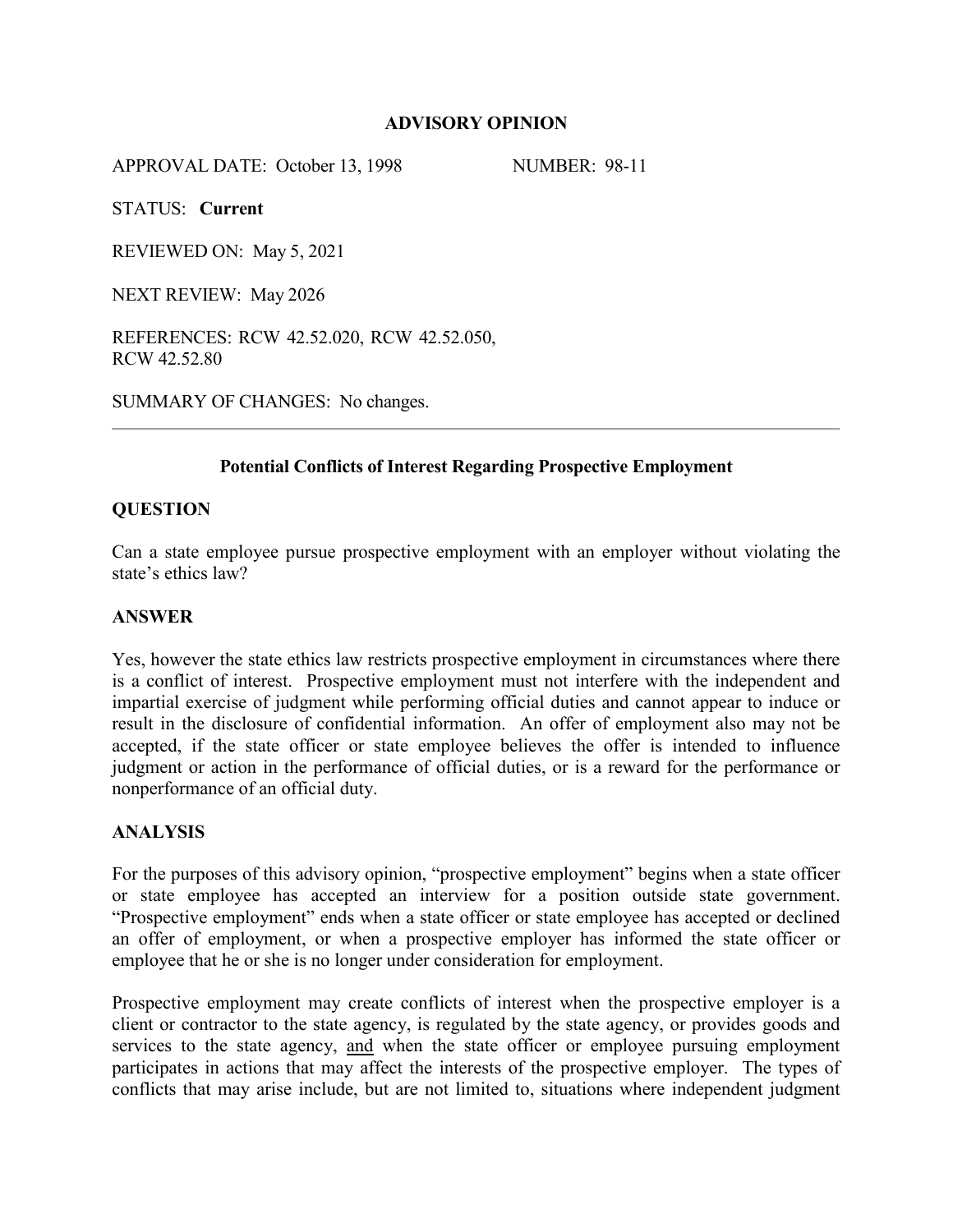may be influenced and consequently impaired as a result of future employment considerations, or when the prospective employer might benefit from a state officer's or state employee's access to confidential information. The ethics law limits prospective employment and offers of employment in situations where a conflict of interest is likely to exist.

RCW 42.52.020 restricts state officers and state employees from having an interest or engaging in an activity or transaction when there is a conflict with the performance of official duties:

No state officer or state employee may have an interest, financial or otherwise, direct or indirect, or engage in a business or transaction or professional activity, or incur an obligation of any nature, that is in conflict with the proper discharge of the state officer's or state employee's official duties.

Prospective employment is an interest that may conflict with the proper discharge of a state officer's or state employee's official duties when the state officer or state employee participates in matters that affect the interests of the prospective employer.

To avoid a conflict of interest, the state officer or state employee may disclose the fact that he or she is considering prospective employment to a supervisor, and ask that he or she be removed from participating in any matter that involves the prospective employer. In choosing to disclose and recuse from participation, the state officer or state employee may effectively remove concerns that his or her judgment has been affected, or that prospective employment has influenced the performance of official duties.

Prospective employment may also be limited in circumstances where a state officer or state employee has access to confidential information that could benefit the new employer. Pursuant to RCW 42.52.050(1):

No state officer or state employee may accept employment or engage in any business or professional activity that the officer or employee might reasonably expect would require or induce him or her to make an unauthorized disclosure of confidential information acquired by the officer or employee by reason of the official's or employee's official position. [Emphasis added]

If the prospective employer offers a position that could reasonably be expected to involve the disclosure of confidential information acquired through official position with the state, the offer may not be accepted.

Under RCW 42.52.080, Employment after public service, there are two ethics standards that restrict former state officers and employees from accepting certain offers of employment. RCW 42.52.080(3) prohibits acceptance of an offer of employment or the receipt of compensation if a state officer or state employee has reason to believe that the offer or compensation was intended to influence the officer or employee or to reward for the performance or nonperformance of an official duty while employed by the state. RCW 42.52.080(4) prohibits an offer of employment or the receipt of compensation if a reasonable person would believe that the offer or compensation was for the purpose of influencing the performance or nonperformance of official